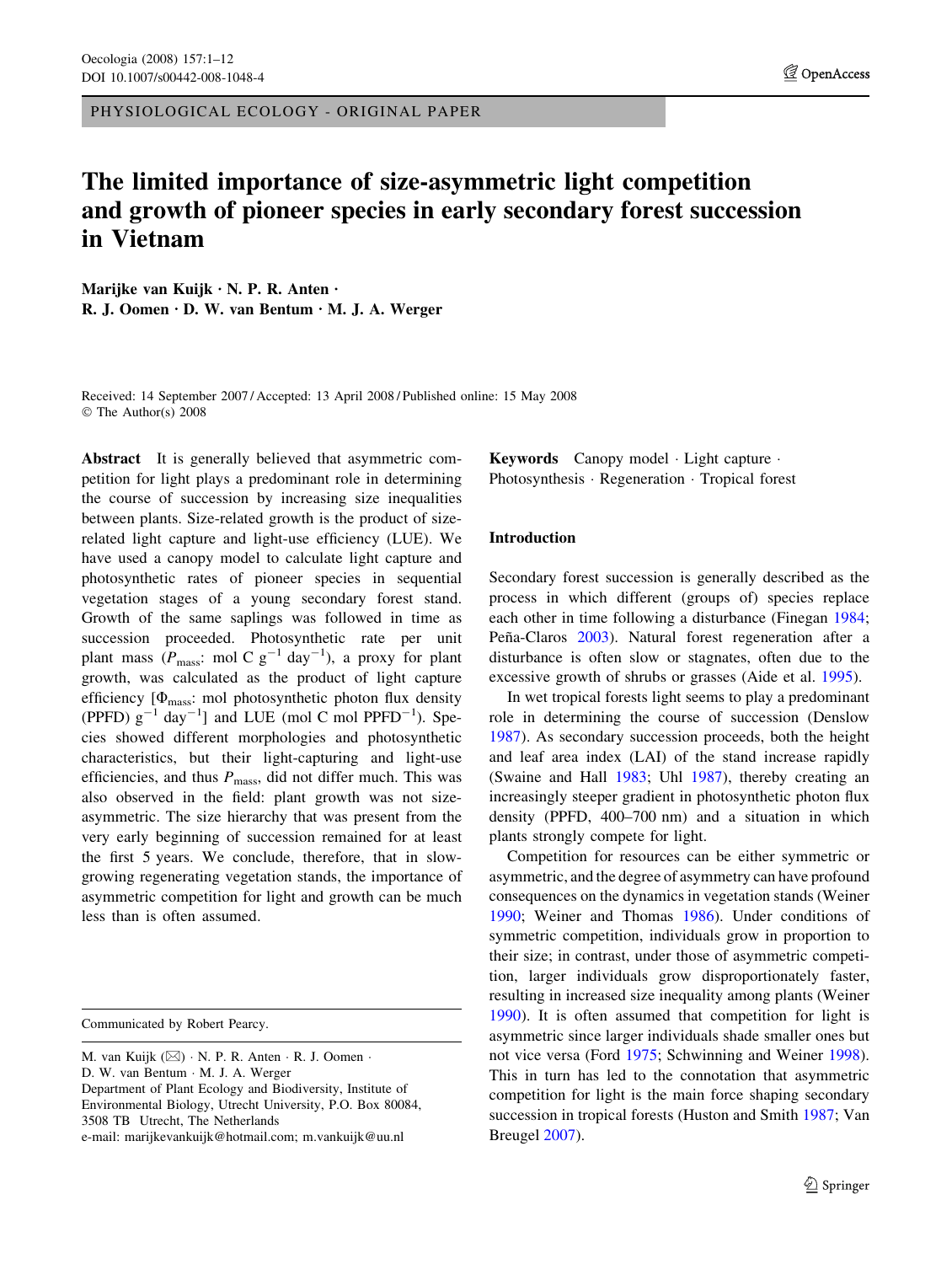Growth relative to size can be calculated as the product of size-dependent light capture and light-use efficiency (LUE) (Hikosaka et al. [1999](#page-10-0); Schwinning [1996](#page-10-0); Schwinning and Weiner [1998\)](#page-10-0). Hirose and Werger ([1995\)](#page-10-0) introduced a model approach by which interspecific differences in light capture by grasses and herbs were related to differences in size, such as leaf area and above-ground mass. Shorter subordinate species captured similar amounts of light per unit above-ground mass  $(\Phi_{\text{mass}})$  as taller ones despite the fact that they were growing in the shade (see also Aan et al. [2006;](#page-10-0) Anten and Hirose [1999](#page-10-0); Hirose and Werger [1995](#page-10-0)). According to the definition of Schwinning and Weiner ([1998\)](#page-10-0), this similarity in  $\Phi_{\text{mass}}$ indicates that, contrary to what is generally assumed, light competition among these species was size-symmetric (Anten and Hirose [1998](#page-10-0)). Light-use efficiency is highly dependent on plant physiological characteristics, such as (dark) respiration, quantum yield and maximum photosynthetic rates, with the latter being dependent on leaf nitrogen (N) content and photosynthetic N use efficiency (e.g. Anten and Hirose [2003;](#page-10-0) Ellsworth and Reich [1996](#page-10-0); Hiremath [2000\)](#page-10-0).

To the best of our knowledge, only one study (Selaya [2007\)](#page-10-0) to date has quantified light capture and photosynthesis of individual plants in a secondary tropical forest. This researcher found that the two disproportionately fastest growing species did achieve high photosynthetic rates, but that these were not due to higher light-capturing efficiencies but to high LUE. As yet, there has been no report describing plant size-dependent light capture and LUE and their relation to plant growth over time on the same plants in a secondary tropical forest. Consequently, the degree of asymmetry of the competition for light and its importance for secondary forest succession remain unclear.

Here we quantify light competition, light use, photosynthetic rates and growth of early successional species in central Vietnam. Traditionally Vietnam is a forested country, but it has lost many of its forests as a result of wars, fires, logging and agricultural practices (Hirsch [1997\)](#page-10-0); in addition, natural forest regeneration is slow (Orians and Pfeiffer [1970\)](#page-10-0). Most field studies on succession have been carried out in chrono-sequences, in which sites of different ages are studied simultaneously (Selaya et al. [2007;](#page-10-0) Werger et al. [2002\)](#page-11-0). Such studies are based on many assumptions regarding site history, environmental conditions and seed availability (Bakker et al. [1996\)](#page-10-0). In the study reported here, we followed the same individual plants during the first 18 months of secondary succession. A slightly older vegetation stand with higher LAI and vegetation height was studied as well. Observed aboveground growth patterns of early successional species and the underlying processes in terms of light capture (morphology) and LUE (physiology) were analysed using a mechanistic approach.

## Methods

### Study area

The study site is located in the buffer zone of Bach Ma National Park in central Vietnam (16°10'N 107°50'E). The park and its buffer zone were established in 1991 with a total area of 43,331 ha. It is the core of the last remaining contiguous forest belt in Vietnam, stretching from the South China Sea to the border with Laos. The area experiences high rainfall, especially from November until February (up to 8000 mm per year on top of Bach Ma mountain). There is no distinct dry season and the vegetation is evergreen (Tran and Ziegler [2001](#page-11-0)). After defoliation and destruction in the war (1965–1975), the study site was used for monoculture plantations of Acacia mangium. Part of the site (2 ha) was left fallow in 1999 and was a 5-year-old secondary forest stand at the start of this study.

#### Species selection

We selected four study species, all co-dominant in the stand: the shrub, Melastoma candidum (Melastomataceae), and three tree species, Mallotus microcarpus, Mallotus paniculatus and Macaranga denticulata (all Euphorbiaceae). They represented over 75% of the total plant cover at the beginning of the study period and were the only woody species present in sufficient numbers for study.

We selected plants from a 2-ha area of young regenerating forest, ensuring that they represented four age stages (0.5–5 years old) and the entire height range (up to 8 m high). Selected individuals were surrounded by other saplings of the same species. Other species of ferns (Dicranopteris linearis), grasses (Phragmites communis, Imperata cylindrica) and lianas together covered less than 25% of the total leaf area of the stand. Later successional species were absent. It can thus be assumed that competition was mostly among the four selected species.

#### Measurements

Measurements on the individuals in the 5-year-old stand (vegetation stage IV) were carried out in September and October of 2004. Light climate, LAI and biomass allocation were determined per individual so that light capture could be calculated. In November 2004 the area was experimentally slashed and burned. After 150 days (spring 2005; vegetation stage I), 50 individuals per species were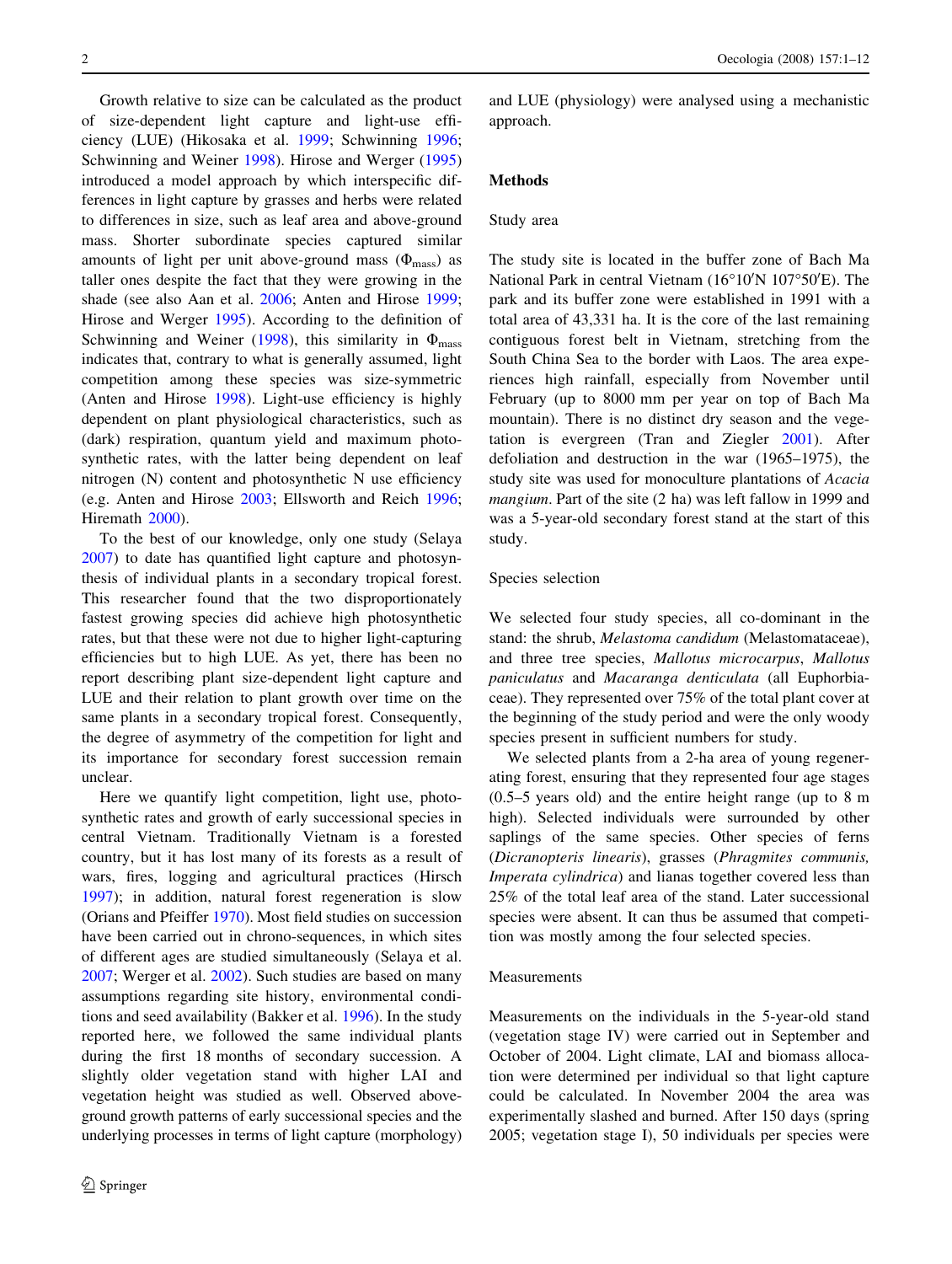randomly selected from ten plots of  $25 \text{ m}^2$  each and measured non-destructively (light climate, LAI and biomass allocation). The same saplings were measured again at 330 days (fall 2005; vegetation stage II) and 510 days (spring 2006; vegetation stage III) after the slash and burn treatment. More than one-third of the saplings died during the course of the study due to human-caused factors (not related to the size of individual plants), but care was taken that all individuals included in the data analysis were not disturbed. We analysed data in two ways: (1) using all individuals present at a certain time and (2) using only individuals that survived until stage III. As our results were entirely comparable, we chose to include all individuals for the analyses, with the exception of the growth analysis, which was performed on surviving individuals only.

In vegetation stage IV we established plots of 9  $m^2$ , with each plot containing an individual sapling in the centre where light and LAI was measured. Within the  $25-m^2$  plots of vegetation stage I, II and III, we created  $1-m^2$  subplots to measure light and LAI. All measurements were carried out in the same manner in all vegetation stages, under a uniform overcast sky. The PPFD (400–700 nm) was measured in the centre of each quadrant of each (sub)plot, summing up to four light profiles per target individual. These were averaged per (sub)plot. Light was measured at ground level and at 0.25, 0.5, 0.75 and 1 m above the ground using spherical light quantum sensors and meters (model LI-250; LI-COR, Lincoln, NE). Field testing revealed that light at levels higher up in the canopy could be accurately calculated from these values. Light measurements were carried out simultaneously above the vegetation canopy. The LAI was measured four times in each (sub)plot at ground level from every corner of the (sub)plot facing the centre (model LAI-2000, Plant Canopy Analyser; LI-COR). Vertical leaf area distribution was determined by counting the number and recording the height of leaves touched by a telescopic rod when it was moved up through the vegetation. This maneuver was performed in the centre of each quadrant of a sub(plot).

For individuals in vegetation stage IV, we recorded height up to the highest leaf. Leaf angles of 20 leaves randomly distributed over the tree's crown were measured for six individuals per species. The sapling was harvested, and the leaves were collected per 25-cm layer, whereas stem, branches and petioles were pooled for the whole sapling. Leaf area was measured with a digital photograph (SIGMASCAN PRO 5.0; SPSS, Chicago, IL). All samples were dried for  $72$  h at  $70^{\circ}$ C and weighed. Leaf N content was analysed with a continuous flow analyser (SKALAR, Breda, the Netherlands) following the Kjeldahl method.

In vegetation stages I, II and III, we measured the following parameters on the saplings: height, leaf angles, length and diameter of stem, branches and petioles and length and width of leaves. Samples to determine leaf N content were taken. To obtain allometric relations between the dimensions and the biomass of above-ground plant parts, we harvested 20 individuals per species in the same height range as the studied individuals. The same dimensions were measured, and the dry weight of stem, branches, petioles and leaves was determined. Dry weights and estimates based on dimensions were correlated, and the function that best described dry weight ( $r^2$  varied from 0.92 to 0.99) was used to calculate the dry weight of the studied saplings.

In March 2005, photosynthesis measurements were carried out using an open gas exchange system (model CIRAS 2; PP systems, Hitchin, UK) equipped with a LED light source. Up to 28 leaves of different ages (young, average and old: related to position on the branch) were selected on different individuals (maximum of three leaves per individual) that were growing outside the plots. Photosynthetic rates were measured early in the morning when stomata were open. Maximum photosynthetic rates were measured at photosynthetic active radiation (PAR) values of 1200–1500  $\mu$ mol m<sup>-2</sup> s<sup>-1</sup>. In order to determine dark respiration and quantum yield, we varied light from 80 to 0  $\mu$ mol m<sup>-2</sup> s<sup>-1</sup> PAR in steps of 10-20  $\mu$ mol m<sup>-2</sup> s<sup>-1</sup>. The  $CO<sub>2</sub>$  concentration in the chamber was maintained at 370 ppm throughout all measurements.

#### Model description

The model used here is almost identical to the one used by Anten and Hirose ([2003\)](#page-10-0) and has been described into detail by them. We provide a short description here, including references to the equations used by them. The model simulates plots identical to those used in our study  $(1 \text{ m}^2 \text{ in}$ vegetation stages I–III and 9  $m^2$  in IV) with 25-cm horizontal vegetation layers. The leaf area of target individuals and neighbours are assumed to be randomly distributed in each layer. Instantaneous photosynthesis is calculated as a function of leaf N content and absorbed photon flux, which in turn is a function of the leaf angle distribution and leaf absorbance of a target individual and the surrounding vegetation. With respect to light capture, two classes of leaves are distinguished: shaded and sunlit (following De Pury and Farquhar [1997\)](#page-10-0). The photon flux captured by the shaded leaf area is calculated by summing the diffuse sky irradiance and the scattered beam irradiance [Eqs.  $(1)$ – $(5)$ ] in Anten and Hirose [2003\]](#page-10-0). Sunlit leaves receive direct beam and diffuse sky irradiance [Eqs. (6)–(7) in Anten and Hirose [2003](#page-10-0)]. Since the distribution of diffuse irradiance is incident under various angles, the sky dome is divided into three zones from which diffuse irradiance is calculated, assuming a standard overcast sky (Goudriaan [1977](#page-10-0)). Three leaf inclination classes are assumed for the calculation of the extinction coefficient for light, following Goudriaan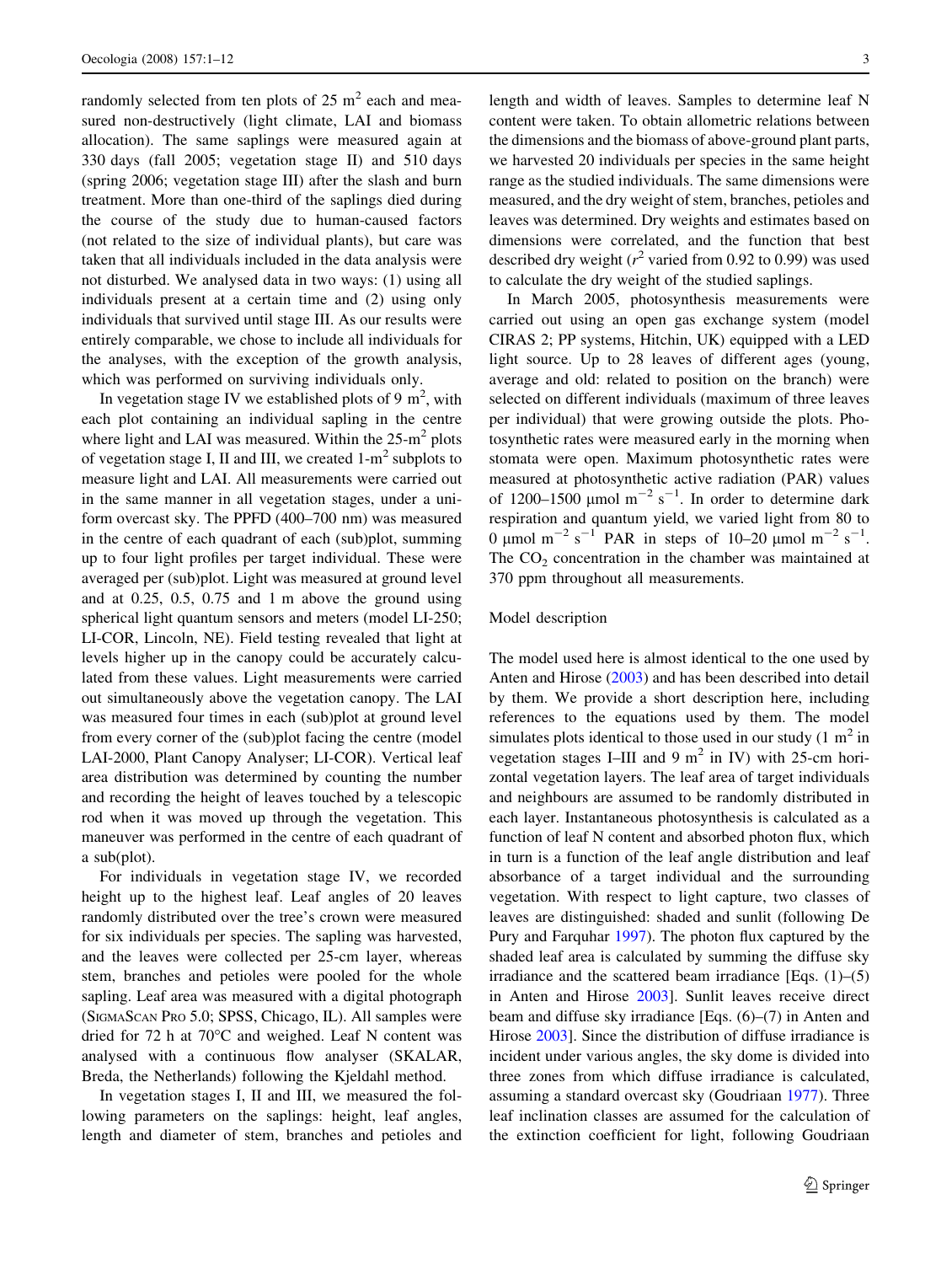<span id="page-3-0"></span> $(1988)$  $(1988)$  [see Eqs.  $(3)$ – $(6)$  in Anten [1997\]](#page-10-0). The distribution of diffuse light thus calculated corresponded well with our measured light gradients.

A non-rectangular hyperbola was used to characterize the light response of net leaf photosynthesis (Johnson and Thornley [1984\)](#page-10-0) [Eq. (8) in Anten and Hirose [2003](#page-10-0)]. Light saturated rates of photosynthesis are linearly dependent on leaf N content per unit leaf area [Eq. (9a) in Anten and Hirose [2003\]](#page-10-0), but dark respiration is assumed to be constant in our study. We used the measured value for the quantum yield, and the curvature factor was set to 0.8 (Hirose et al. [1997\)](#page-10-0).

Calculation of the distribution of light saturated photosynthetic rates in the sapling's crown was carried out as a function of the N distribution (Hirose and Werger [1987](#page-10-0)). For vegetation stages I–III the calculation deviates from that of Anten and Hirose ([2003\)](#page-10-0). Nitrogen content was only measured in the most illuminated leaves in the top of the crown  $(N_0)$  in vegetation stage III. We calculated the N distribution in the crown (Narea) using the equation pro-posed by Anten ([1997\)](#page-10-0):  $N_{area} = N_0 (I/I_0)^{0.4}$  with  $II/I_0$ indicating the relative light intensity. This equation shows that N distribution scales with light distribution by a power 0.4. This equation is based on the mean N distribution in the various stands reviewed by Anten ([1997\)](#page-10-0). No direct N measurements were done for stages I and II. The N content of young fully exposed leaves in the top layer of the crown of an individual in these stages was assumed to be similar to the N content in stage III, corrected for the specific leaf area (SLA) of the fully exposed leaves. Nitrogen content further below in the canopy was calculated as already described.

Whole plant carbon gain was calculated by integrating leaf photosynthesis over canopy depth for each layer separately and distinguishing between photosynthesis by shaded and sunlit leaves. These values were then integrated over all layers of the plant [Eqs. (10)–(11) in Anten and Hirose [2003\]](#page-10-0) and over the entire day to obtain the daily photosynthetic rate at the plant level (from sunrise to sunset at the latitude of the study site on the median day of the measurements) (compare Gates [1980\)](#page-10-0). Whole-plant daily light capture was calculated in a similar manner.

Photosynthetic rate per unit above-ground mass  $(P_{\text{mass}},$ mol C  $g^{-1}$  day<sup>-1</sup>) was calculated by dividing whole-plant daily photosynthesis by the above-ground plant mass.  $P_{\text{mass}}$ consists of two components:  $\Phi_{\text{mass}}$  and LUE.

$$
P_{\text{mass}} = \Phi_{\text{mass}} \times \text{LUE},\tag{1}
$$

where  $\Phi_{\text{mass}}$  is the daily light capture per unit aboveground mass (mol PPFD  $g^{-1}$  day<sup>-1</sup>) and LUE is photosynthesis per unit of absorbed light (mol C mol  $\text{PPFD}^{-1}$ ).

Dividing whole-plant daily light capture by the aboveground mass also gives  $\Phi_{\text{mass}}$ , and by dividing daily light capture by leaf area, we obtain  $\Phi_{\text{area}}$ , following Hirose and Werger ([1995\)](#page-10-0). In turn,  $\Phi_{\text{mass}}$  is equal to the product of  $\Phi$ <sub>area</sub> and LAR:

$$
\Phi_{\text{mass}} = \Phi_{\text{area}} \times \text{LAR} \tag{2}
$$

where  $\Phi_{\text{area}}$  is the daily light capture per leaf area (mol PPFD  $m^{-2}$  day<sup>-1</sup>) and LAR is the leaf area ratio ( $m^2$  g<sup>-1</sup>).

Leaf area ratio is made up of two components: SLA  $(m<sup>2</sup> g<sup>-1</sup>)$  and leaf mass ratio (LMR, g g<sup>-1</sup>):

$$
LAR = SLA \times LMR \tag{3}
$$

Note that LAR and LMR are calculated on the basis of above-ground biomass in this study.

#### Statistical analyses

In vegetation stage IV, the effect of species on the average values of height, plant mass, SLA, LMR, LAR,  $\Phi_{\text{area}}$ ,  $\Phi_{\text{mass}}$ , LUE and  $P_{\text{mass}}$  were analysed using ANOVA, with post-hoc tests to test for differences among species. We used ANCOVA to test for slope-effects in the relations between SLA, LMR, LAR,  $\Phi_{\text{area}}$  and  $\Phi_{\text{mass}}$  and individual height.

We created plots after the slash and burn treatment to trace back the saplings in the following measuring period. However, as both plot-effects and individuals-effects may occur in this set-up, we performed the analyses of the saplings using a linear mixed effects model (in the Results, this model is abbreviated as MM).

Average values of the photosynthetic characteristics were analysed using ANOVA with Bonferroni post hoc tests. The increase in photosynthetic rates with light (quantum yield), and the slopes of the  $P_{\text{max}} - N_{\text{area}}$  relation were analysed with ANCOVA.

#### Results

#### Canopy characteristics

Light and LAI distribution in the canopy of each vegetation stage is given in Fig. [1a](#page-4-0)–d. In vegetation stages I, II and III, the LAI tended to be concentrated near the soil, while in stage IV, it was more evenly distributed throughout the vegetation. The percentage of light reaching the soil was higher in stage II than in stage IV even though the LAI was similar (Table [1](#page-5-0)). This situation could be related to the fact that leaves were more clustered in stage II than in stage IV and that there was more light coming from the side since the canopy tended to be more open in the younger stage (II) than in the older stage (IV).

#### Sapling growth

Of the species analysed, Mallotus microcarpus attained the greatest height (Table [2](#page-6-0)) and exhibited the fastest increase in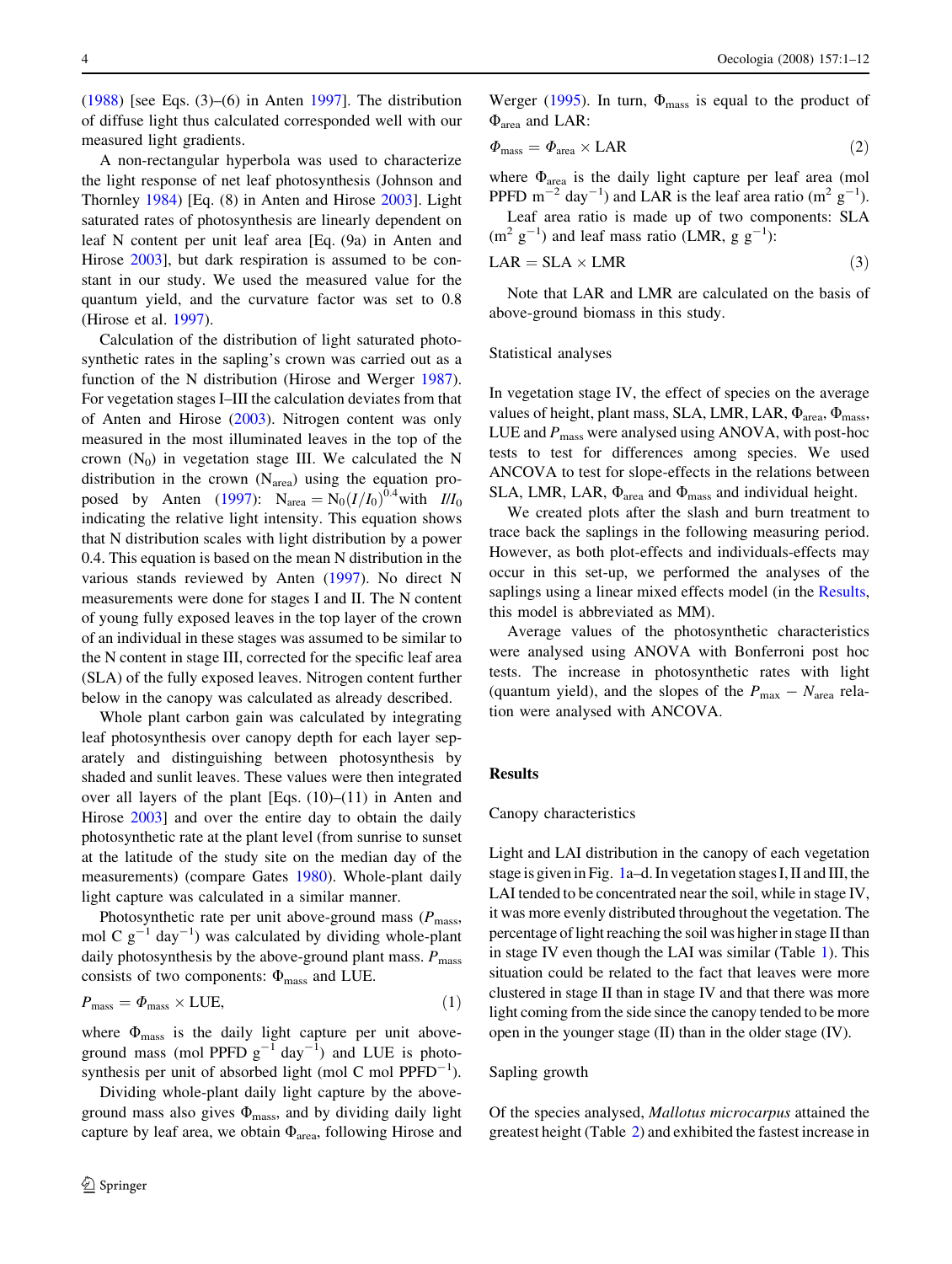<span id="page-4-0"></span>

Fig. 1 a–d Light (photosynthetic photon flux density, PPFD) and leaf area index (LAI) distribution in the canopy of four successional secondary forest stages  $(n = 70-200)$  (for cumulative LAI, see Table [1](#page-5-0)). Stages I, II and III are stages of the same stand; stage IV is a separate stand. Note that in stage IV, layers of 25 cm are grouped together into layers of 1 m. Bars: Standard error

height with time (MM,  $P = 0.003$ ) in vegetation stages I, II and III. Its above-ground plant mass was also higher than the mass of the other species (Table [2\)](#page-6-0). Melastoma candidum, which was the smallest species in terms of height, exhibited the highest relative growth rate (RGR) in the period from 150 up to 510 days after the slash and burn treatment (Fig. [2\)](#page-5-0) (MM,  $P < 0.001$ ) (note that RGR was calculated solely for above-ground biomass). Consequently, size inequalities that were present 6 months after the slash and burn treatment decreased somewhat during the subsequent year. Within species, there was no relation between RGR and individual plant height (MM,  $P > 0.05$ ). The RGR was also calculated for half-year periods (results not shown), but these values did not significantly differ from the RGR values calculated over a whole year.

Interspecific differences in photosynthetic rates, light capture and use and biomass allocation

Photosynthesis per unit above-ground mass  $(P_{\text{mass}})$  was calculated as the product of a physiological component, LUE, and a morphological component, light capture per unit above-ground mass  $(\Phi_{\text{mass}})$  calculated with the model) [Eq. ([1\)](#page-3-0)]. Figure [3a](#page-7-0)–c shows how these components varied in time and how they determined  $P_{\text{mass}}$  from 150 to 510 days in the succession. The greater LAI in stage II relative to stages I and III (Table [1](#page-5-0)) were not reflected in greater differences between species in  $\Phi_{\text{mass}}$  or  $P_{\text{mass}}$ , indicating that there was no effect of these differences in LAI on interspecific competition (regardless of species height).

Melastoma candidum generally exhibited higher average  $P_{\text{mass}}$  values than Mallotus paniculatus and Macaranga denticulata (Fig. [3](#page-7-0)a) (MM,  $P = 0.003$ ) but not higher than Mallotus microcarpus. The interspecific differences could not be related to species height. The LUE was higher for Mallotus paniculatus and Melastoma candidum than for the other two species (Fig. [3b](#page-7-0)) (MM,  $P < 0.001$ ). This result can be explained by the photosynthetic characteristics of the two species (Table [3\)](#page-8-0): both had low dark respiration. Quantum yield, maximum photosynthetic rate  $(P_{\text{max}})$  and photosynthetic N use efficiency (PNUE) were similar for all species. The differences in  $\Phi_{\text{mass}}$  between species were not very large (Fig. [3c](#page-7-0)). Even though Mallotus microcarpus showed the highest  $\Phi_{\text{mass}}$  on average (MM,  $P < 0.001$ ), there was no relation between species height and  $\Phi_{\text{mass}}$  which indicated that the degree of asymmetric competition for light was small.  $\Phi_{\text{mass}}$  equals the product of  $\Phi_{\text{area}}$  (calculated with the model) and LAR [Eq. ([2\)](#page-3-0)]. Mallotus microcarpus had a higher  $\Phi_{\text{area}}$  on average than the other species (MM,  $P = 0.009$ ) but a similar LAR (Table [2\)](#page-6-0). The small differences in  $\Phi_{\text{mass}}$  between the other species were caused by small differences in LAR, which in turn were caused by differences in SLA (Table [2](#page-6-0)) [Eq. ([2\)](#page-3-0)], with Mallotus microcarpus and Macaranga denticulata having relatively high SLA values (but see below).

Because of the higher LAI and a more than threefold greater vegetation height, one would expect stronger competition between species in stage IV than in the younger stages.  $P_{\text{mass}}$  differed between species (Fig. [4a](#page-8-0)). Mallotus microcarpus had the same value as Melastoma candidum, and these were lower than the values of Mallotus paniculatus and *Macaranga denticulata* (ANOVA,  $P = 0.006$ ). There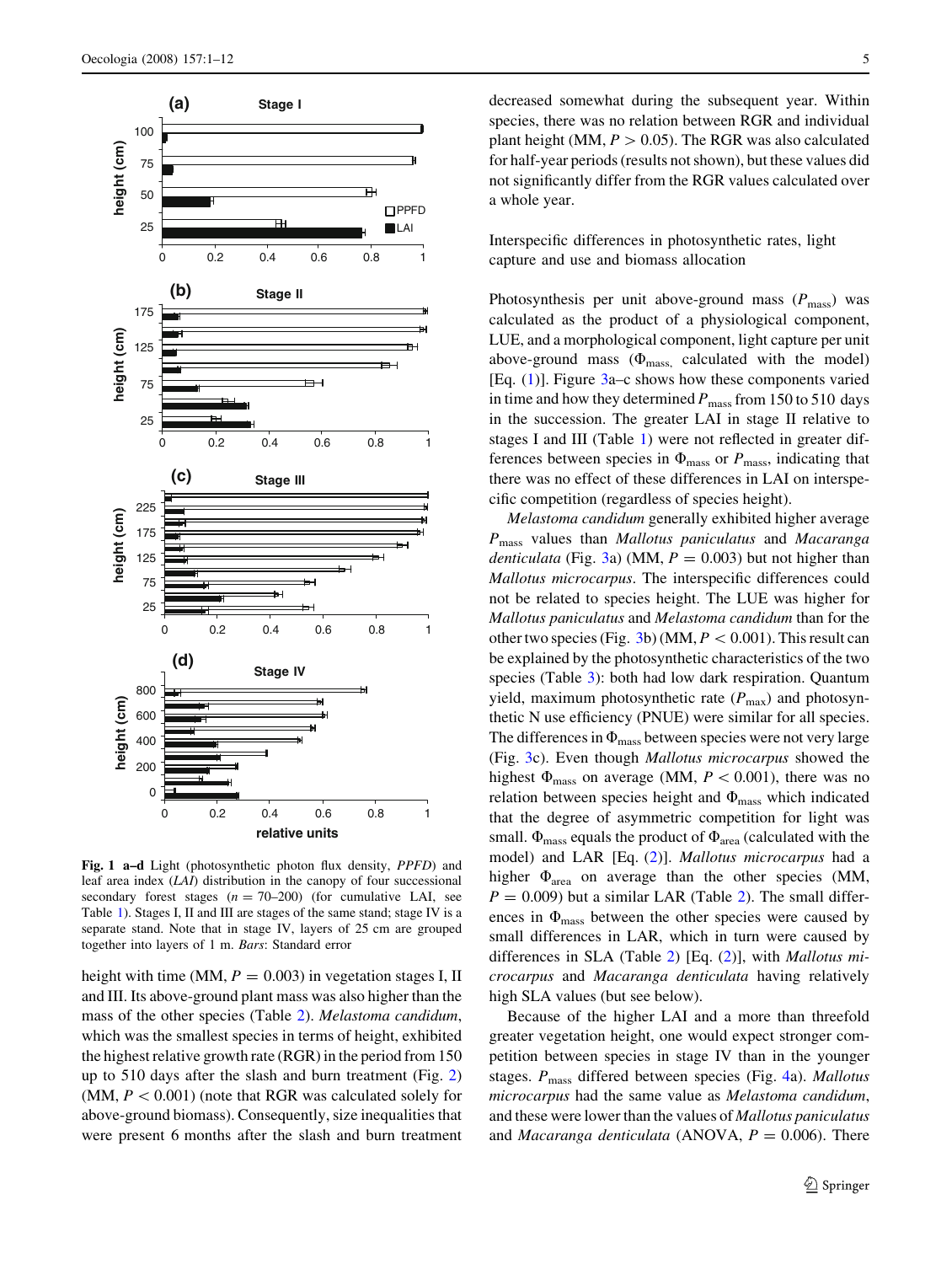| Age                          | Stage I<br>150 days | Stage II<br>330 days | Stage III<br>$510$ days | Stage IV<br>5 years |
|------------------------------|---------------------|----------------------|-------------------------|---------------------|
| Mean LAI $(m^2 m^{-2})$      | $3.03 \pm 1.74$     | $5.46 \pm 0.91$      | $3.73 \pm 0.75$         | $5.72 \pm 1.16$     |
| Mean height $(m)$            | $0.61 \pm 0.18$     | $0.99 \pm 0.31$      | $1.4 \pm 0.41$          | $4.71 \pm 1.54$     |
| Light on forest floor $(\%)$ | 45                  | 20                   | 55                      |                     |

<span id="page-5-0"></span>Table 1 Characteristics of successional vegetation stages of a Vietnamese forest

Stages I, II and III are different successional stages of one stand

LAI, Leaf area index



Fig. 2 Relation between above-ground relative growth rate (RGR) and height for four pioneer species calculated for a 360-day study period from 150 to 510 days after the slash and burn treatment. Malm Mallotus microcarpus, Malp Mallotus paniculatus, Macd Macaranga denticulata, Melc Melastoma candidum

was no clear relation between species height and  $P_{\text{mass}}$ . The LUE was highest for Melastoma candidum (Fig. [4b](#page-8-0)) (ANOVA,  $P < 0.001$ ). There were differences in the  $\Phi_{\text{mass}}$ values (Fig. [4c](#page-8-0)) (ANOVA,  $P = 0.004$ ), with the tallest and the smallest species having similar, relatively low  $\Phi_{\text{mass}}$ compared to the species with intermediate height. Values of  $\Phi_{\text{mass}}$  were tenfold lower in stage IV than in the younger stages because plants had lower LAR and  $\Phi_{area}$  (Table [2](#page-6-0)), and values of  $\Phi_{\text{area}}$  were on average the same for all species in stage IV (Table [2](#page-6-0)) (ANOVA,  $P = 0.558$ ). Consequently, between-species differences in  $\Phi_{\text{mass}}$  were caused by differences in biomass allocation (Table [2](#page-6-0)) [Eq. [\(2](#page-3-0))]. Mallotus microcarpus had a relatively low LMR which caused a low LAR while Mallotus paniculatus had a high SLA and thus a high LAR [Eq. [\(3](#page-3-0))]. *Macaranga denticulata* and *Melastoma* candidum had intermediate values for LAR.

Intraspecific differences in light capture and biomass allocation

The data of stages III and IV were used to compare differences in intraspecific competition as these stages differed in LAI, vegetation height and light extinction (Table 1). Stages I and II showed qualitatively the same data with respect to intraspecific competition as stage III, so for clarity we present only the data of stages III and IV.

In stage III,  $\Phi_{\text{mass}}$  did not increase with individual height (Fig. [5a](#page-9-0), Table [4](#page-9-0)) (MM,  $P = 0.130$ ), indicating that there was no size-asymmetric competition for light within species. Values of  $\Phi_{\text{area}}$  increased with individual height for Mallotus microcarpus and Melastoma candidum (Fig. [5b](#page-9-0), Table [4](#page-9-0)) (MM,  $P = 0.027$ ) simply due to the fact that taller individuals reached the more illuminated layers of the canopy where they could capture more light. The LMR and SLA decreased when individuals were taller (Table [4](#page-9-0)), thereby decreasing LAR [Eq. [\(3](#page-3-0))]. The increase in  $\Phi_{\text{area}}$ compensated for the loss in LAR; therefore,  $\Phi_{\text{mass}}$ remained constant with individual height within all species.

In stage IV,  $\Phi_{\text{mass}}$  decreased with individual height for Mallotus paniculatus and Macaranga denticulata (Fig. [5](#page-9-0)c, Table [4](#page-9-0)).  $\Phi_{\text{area}}$  was not correlated with individual plant height (Fig. [5d](#page-9-0), Table [4](#page-9-0)); apparently individuals had already reached the most illuminated layers of the canopy, so an increase in height did not increase  $\Phi_{\text{area}}$ . The decrease in  $\Phi_{\text{mass}}$  could be attributed to a decrease in LAR with individual height due to concomitant reductions in SLA and LMR (Table [4](#page-9-0)).

## Discussion

# Limited degree of size-asymmetric competition for light

When competition for a resource is asymmetric, larger individuals obtain a disproportionately larger share of the available resource, which in turn can lead to increases in plant size inequalities. In our study, differences in light capture relative to plant size between species were present, but they were relatively small. They were not related to plant size, indicating that the degree of asymmetric competition was very small. This result is in contrast to the general assumption that asymmetric competition for light is important as larger individuals shade shorter ones (see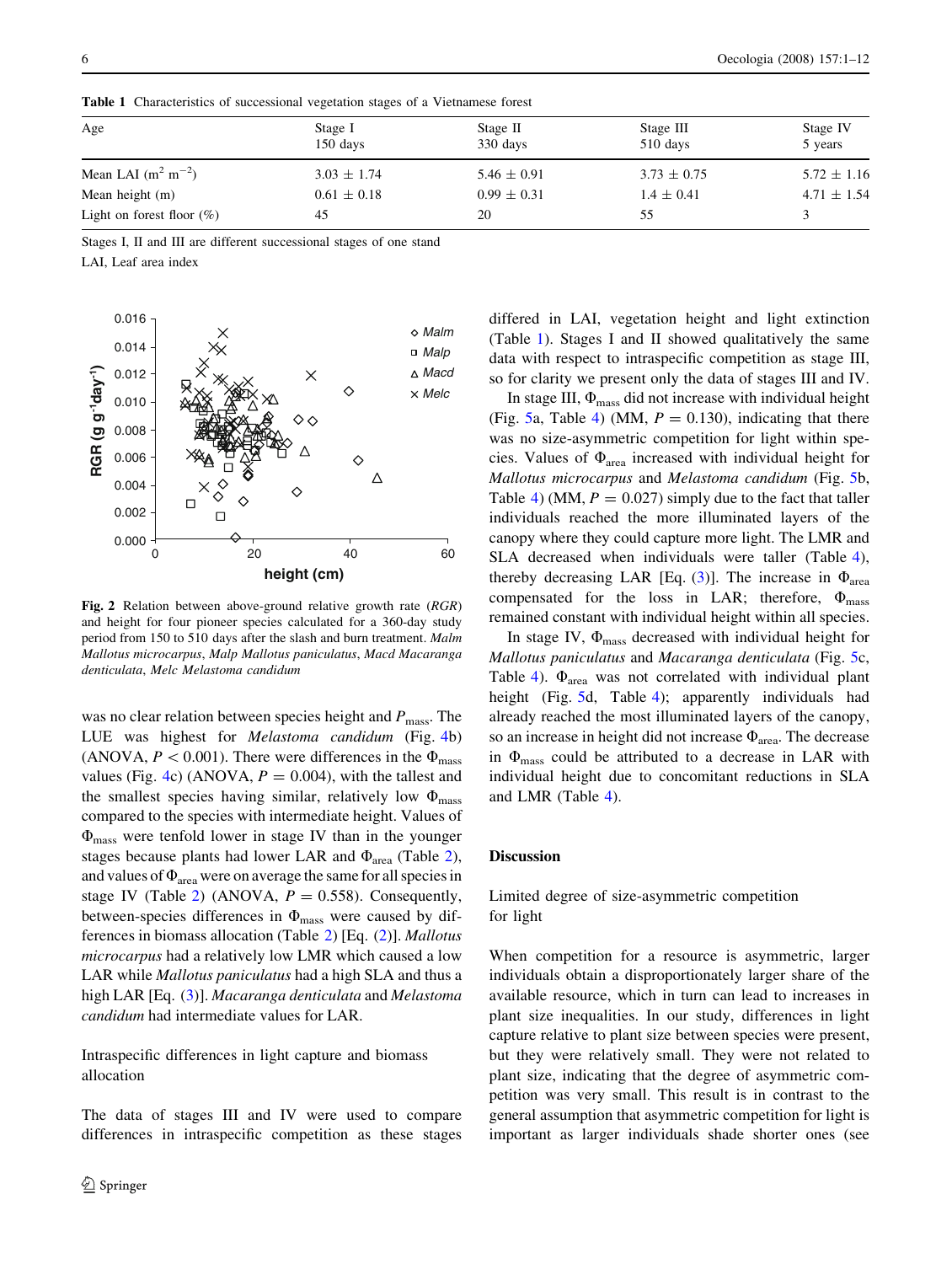<span id="page-6-0"></span>

|             | Table 2 Above-ground plant mass, plant height, specific leaf area, |                 |                  |        |                        |                         |               |                                  |         |             |                    | leaf mass ratio, leaf area ratio and light capture per unit leaf area of pioneer species in successional vegetation stages |                |         |         |                                                                |                  |         |
|-------------|--------------------------------------------------------------------|-----------------|------------------|--------|------------------------|-------------------------|---------------|----------------------------------|---------|-------------|--------------------|----------------------------------------------------------------------------------------------------------------------------|----------------|---------|---------|----------------------------------------------------------------|------------------|---------|
| Stage       | Species                                                            | $\overline{z}$  | Mass (g)         | SE     | $\boldsymbol{P}$ value | Height<br>$\widehat{E}$ | P value<br>SE | $\rm (m^2~g^{-1})$<br><b>SLA</b> | SE      | P value LMR | $(g g^{-1})$       | P value LAR<br>SE                                                                                                          | $(m^2 g^{-1})$ | SE      | P value | $\rm (mol~m^{-2}$<br>$\mathrm{day}^{-1})$<br>$\Phi_{\rm area}$ | SE               | P value |
|             | Mallotus microcarpus                                               | 50              | 2.39             | 0.30   |                        | 0.22                    | 0.01          | 0.0167                           | 0.000   |             | 0.716              | 0.010                                                                                                                      | 0.0119         | 0.000   |         | 14.26                                                          | 2.29             |         |
|             | M. paniculatus                                                     | $50\,$          | 0.67             | 0.05   |                        | 0.14                    | 0.01          | 0.0092                           | 0.000   |             | 0.784              | 0.010                                                                                                                      | 0.0071         | 0.000   |         | 13.81                                                          | 1.99             |         |
|             | Macaranga denticulata                                              | $50\,$          | $\overline{40}$  | 0.25   |                        | 0.16                    | 0.01          | 0.0162                           | $0.000$ |             | 0.643              | 0.013                                                                                                                      | 0.0104         | 0.000   |         | 12.98                                                          | 1.67             |         |
|             | Melastoma candidum                                                 | 50              | 0.55             | 0.12   |                        | 0.13                    | 0.01          | 0.0128                           | 0.000   |             | 0.774              | 0.008                                                                                                                      | 0.0099         | 0.000   |         | 19.43                                                          | 1.67             |         |
|             | Species effect                                                     |                 |                  |        | 0.000                  |                         | 0.000         |                                  |         | 0.000       |                    | 0.000                                                                                                                      |                |         | 0.000   |                                                                |                  | 0.033   |
| Ħ           | Mallotus microcarpus                                               | $\frac{4}{6}$   | 9.86             | 1.86   |                        | 0.73                    | 0.05          | 0.0167                           | 0.000   |             | 0.336              | 0.011                                                                                                                      | 0.0056         | 0.000   |         | 8.46                                                           | 1.74             |         |
|             | M. paniculatus                                                     | 43              | 2.72             | 0.26   |                        | 0.50                    | 0.02          | 0.0103                           | 0.000   |             | 0.480              | 0.014                                                                                                                      | 0.0049         | $0.000$ |         | 8.70                                                           | 0.92             |         |
|             | Macaranga denticulata 49                                           |                 | 5.98             | 0.73   |                        | 0.57                    | 0.03          | 0.0159                           | 0.000   |             | 0.431              | 0.012                                                                                                                      | 0.0068         | 0.000   |         | 12.18                                                          | $\overline{121}$ |         |
|             | Melastoma candidum                                                 | 43              | 3.53             | 0.57   |                        | 0.49                    | 0.03          | 0.0130                           | 0.000   |             | 0.465              | 0.014                                                                                                                      | 0.0060         | 0.000   |         | 8.13                                                           | 0.92             |         |
|             | Species effect                                                     |                 |                  |        | 0.000                  |                         | 0.000         |                                  |         | 0.000       |                    | 0.000                                                                                                                      |                |         | 0.000   |                                                                |                  | 0.000   |
| $\equiv$    | Mallotus microcarpus                                               | 22              | 48.24            | 14.64  |                        | $\overline{5}$          | 0.13          | 0.0163                           | 0.000   |             | 0.329              | 0.026                                                                                                                      | 0.0053         | 0.000   |         | 21.41                                                          | 1.86             |         |
|             | M. paniculatus                                                     | 32              | 11.53            | 1.42   |                        | 0.91                    | 0.04          | 0.0134                           | 0.000   |             | 0.360              | 0.014                                                                                                                      | 0.0048         | $0.000$ |         | 20.37                                                          | 1.59             |         |
|             | Macaranga denticulata                                              | 34              | 25.55            | 3.56   |                        | 1.05                    | 0.07          | 0.0155                           | $0.000$ |             | 0.278              | 0.016                                                                                                                      | 0.0043         | 0.000   |         | 21.18                                                          | 1.55             |         |
|             | Melastoma candidum                                                 | 35              | 29.90            | 9.94   |                        | 0.95                    | 0.05          | 0.0133                           | 0.000   |             | 0.395              | 0.019                                                                                                                      | 0.0052         | 0.000   |         | 18.55                                                          | 1.82             |         |
|             | Species effect                                                     |                 |                  |        | 0.202                  |                         | 0.107         |                                  |         | 0.000       |                    | 0.000                                                                                                                      |                |         | 0.039   |                                                                |                  | SN      |
| Means for   | Mallotus microcarpus                                               |                 | 20.16            |        |                        | 0.72                    |               | 0.0166                           |         |             | 0.460              |                                                                                                                            | 0.0076         |         |         | 18.04                                                          |                  |         |
| stage I, II | M. paniculatus                                                     |                 | 4.97             |        |                        | 0.52                    |               | 0.0110                           |         |             | 0.542              |                                                                                                                            | 0.0056         |         |         | 14.29                                                          |                  |         |
| and III     | Macaranga denticulata                                              |                 | 10.98            |        |                        | 0.59                    |               | 0.0159                           |         |             | 0.451              |                                                                                                                            | 0.0072         |         |         | 15.45                                                          |                  |         |
|             | Melastoma candidum                                                 |                 | 11.33            |        |                        | 0.52                    |               | 0.0130                           |         |             | 0.545              |                                                                                                                            | 0.0071         |         |         | 15.37                                                          |                  |         |
| $\square$   | Mallotus microcarpus                                               | $\overline{15}$ | 3427.29 a        | 781.74 |                        | 4.64 a                  | 0.46          | 0.0150a                          | 0.000   |             | $\approx$<br>0.085 | 0.012                                                                                                                      | a<br>0.0013    | 0.000   |         | ದ<br>12.77                                                     | 2.03             |         |
|             | Mallotus paniculatus                                               | $\overline{17}$ | 570.72 b         | 145.23 |                        | 3.48 a,b,c              | 0.27          | 0.0192 b                         | 0.001   |             | 0.176 b            | 0.020                                                                                                                      | م<br>0.0033    | 0.000   |         | $\boldsymbol{\mathfrak{a}}$<br>12.96                           | 1.89             |         |
|             | Macaranga denticulata 19                                           |                 | 2024.41 a,c      | 316.20 |                        | 4.08a,b                 | 0.24          | $\approx$<br>0.0151              | 0.001   |             | 0.150 b            | 0.009                                                                                                                      | م<br>0.0024    | 0.000   |         | ದ<br>16.13                                                     | 2.33             |         |
|             | Melastoma candidum                                                 |                 | 19 1123.03 a,b,c | 254.23 |                        | 2.95c                   | 0.16          | 0.0146a                          | 0.001   |             | 0.161b             | 0.025                                                                                                                      | $0.0025$ a,b   | 0.001   |         | ದ<br>12.52                                                     | 1.97             |         |
|             | Values are given as means                                          |                 |                  |        |                        |                         |               |                                  |         |             |                    |                                                                                                                            |                |         |         |                                                                |                  |         |

Significance levels (P values) of the overall species-effect (linear mixed effect model) are shown per stage. NS, P value greater than 0.05 for stages I-III. Means followed by different letters are significantly different Significance levels (P values) of the overall species-effect (linear mixed effect mode)) are shown per stage. NS, P value greater than 0.05 for stages I-III. Means followed by different letters are significantly different species-effect (ANOVA) (Bonferroni or Games–Howell post hoc test,  $P \le 0.05$ ) for stage IV

n, Sample size; SE, standard error of the mean; SLA, specific leaf area; LMR, leaf mass ratio; LAR, leaf area ratio;  $\Phi_{\text{area}}$  light capture per unit leaf area n, Sample size; SE, standard error of the mean; SLA, specific leaf area; LMR, leaf mass ratio; LAR, leaf area ratio; Uarea, light capture per unit leaf area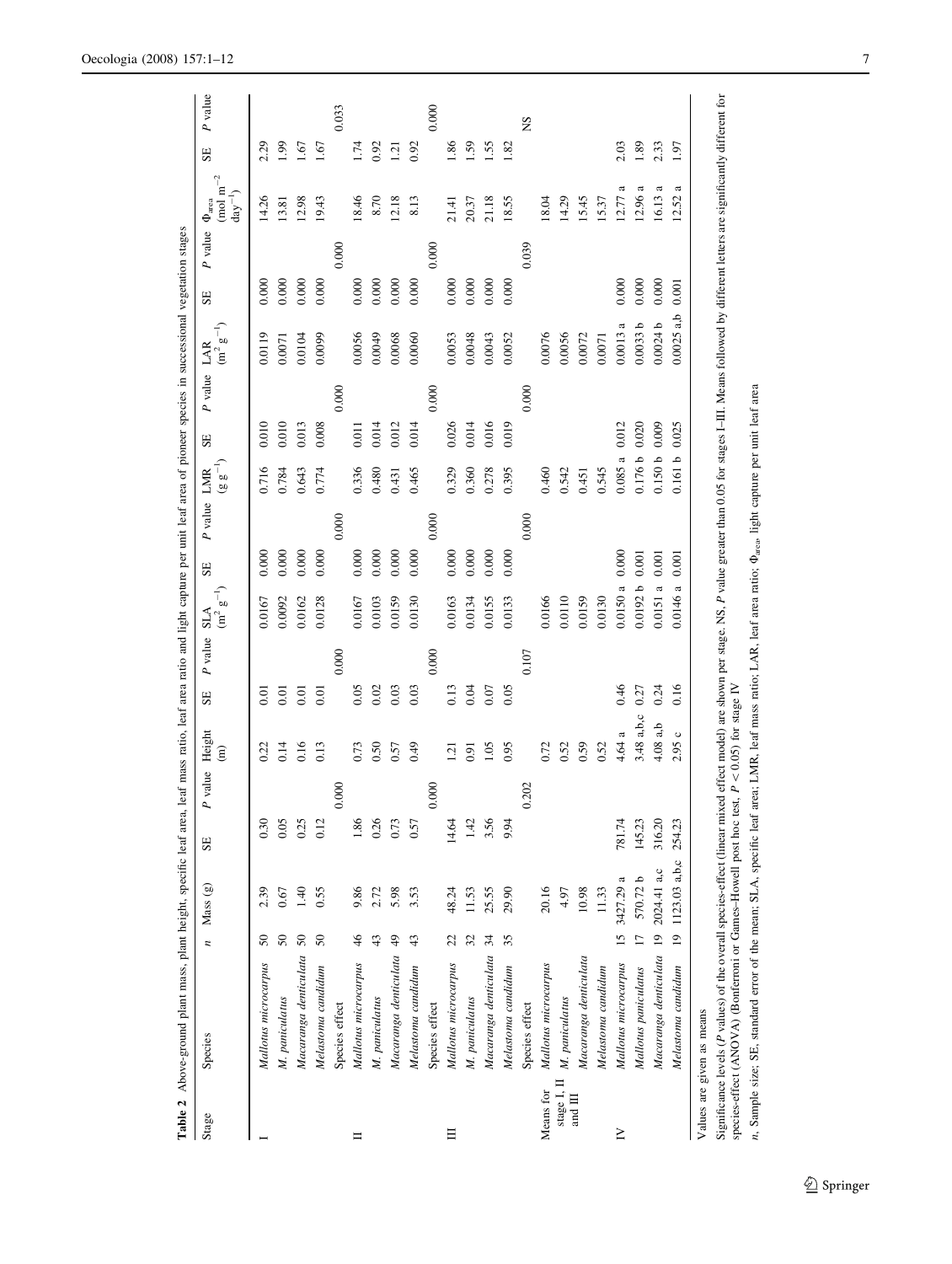<span id="page-7-0"></span>

**Fig. 3 a–c** Photosynthesis per unit above-ground mass  $(P_{mass})$ , lightuse efficiency (*LUE*) and light capture per unit leaf area ( $\Phi_{mass}$ ) of saplings during forest succession (150–510 days after the slash and burn treatment). Abbreviations: see Fig. [2.](#page-5-0) Bars: Standard error

Weiner and Thomas [1986\)](#page-11-0), but it is consistent with the results of several studies on grasslands (Aan et al. [2006](#page-10-0); Anten and Hirose [1999;](#page-10-0) Hirose and Werger [1995\)](#page-10-0) and a secondary forest (Selaya et al. [2007](#page-10-0)), where a similarity in light capture per unit mass between species of different size was also observed.

Asymmetric light competition was not observed between taller and smaller individuals within one species. This is in contradiction to Anten and Hirose ([1998\)](#page-10-0) who suggested that while light competition between species may be size-symmetric, within species it is generally asymmetric. Other researchers have reported that the degree of size-asymmetry in light competition increases with both the height and LAI of a vegetation stand (Aan et al. [2006;](#page-10-0) Anten and Hirose [1999;](#page-10-0) Hikosaka et al. [1999](#page-10-0)). We, however, did not observe such a trend: differences in

light capture per unit mass  $(\Phi_{\text{mass}})$  between larger and smaller plants were not greater in the taller and denser stand (stage IV) than in the younger vegetation stages.

Growth per unit mass was independent of plant size both when comparisons were made among and within species. As a result, the relative height differences between species that were present at 5 months after field abandonment stayed more or less constant during the subsequent 5 years of succession. Thus, the results in this study contradict the notion presented in the literature (Huston and Smith [1987](#page-10-0); Van Breugel [2007](#page-11-0)) that in young secondary forest stands asymmetric competition for light should be the main mechanism shaping secondary forest dynamics. Our study does not preclude, however, that asymmetric competition may become more apparent in later stages of succession. Furthermore, we did not consider below-ground competition, and as this often tends to be size-symmetric (Weiner [1986](#page-11-0))—but see Hikosaka and Hirose ([2001\)](#page-10-0) where it was found to be asymmetric—it may have contributed to the size-symmetric growth observed by us.

In the only other study that we know of which has quantified light capture relative to plant size and related that to changes in size hierarchies in a secondary tropical forest (the Bolivian Amazon, Selaya [2007](#page-10-0)), taller species were reported to have grown disproportionately fast compared to smaller ones during the first 3 years of succession (but species were measured simultaneously in stands of different ages). This pattern was not so much related to larger species capturing disproportionately more light but rather to their having higher photosynthetic rates per unit of captured light (LUE). The discrepancy with our results may be related to differences in the overall growth rate of the plants at the two sites: at the Bolivian site, the vegetation reached a height of 1.8 m on average within the first 6 months after field abandonment and 7.8 m after 3 years (Selaya [2007](#page-10-0)), a pattern also observed in another neotropical site (Mexico, Van Breugel [2007\)](#page-11-0); in contrast, in our study in Vietnam, the vegetation only reached 0.6 m in 5 months and 4.7 m after 5 years. Our study site was very degraded and probably had poor soil conditions. For the past 25 years it has been repeatedly used as a plantation site for Acacia trees (one cycle takes 5–6 years). In contrast, the sites studied by Selaya [\(2007](#page-10-0)) and Van Breugel [\(2007](#page-11-0)) were in their first slash and burn agricultural cycle. Thus, as was predicted by Schwinning [\(1996](#page-10-0)), the degree of asymmetry in competition may be related to the overall rate of height increment and canopy development in a vegetation stand and not so much to the height or LAI ultimately achieved.

We were able explain well the observed results of the limited occurrence of asymmetric growth and light competition in a mechanistic manner using a canopy photosynthesis model, where photosynthetic rate per unit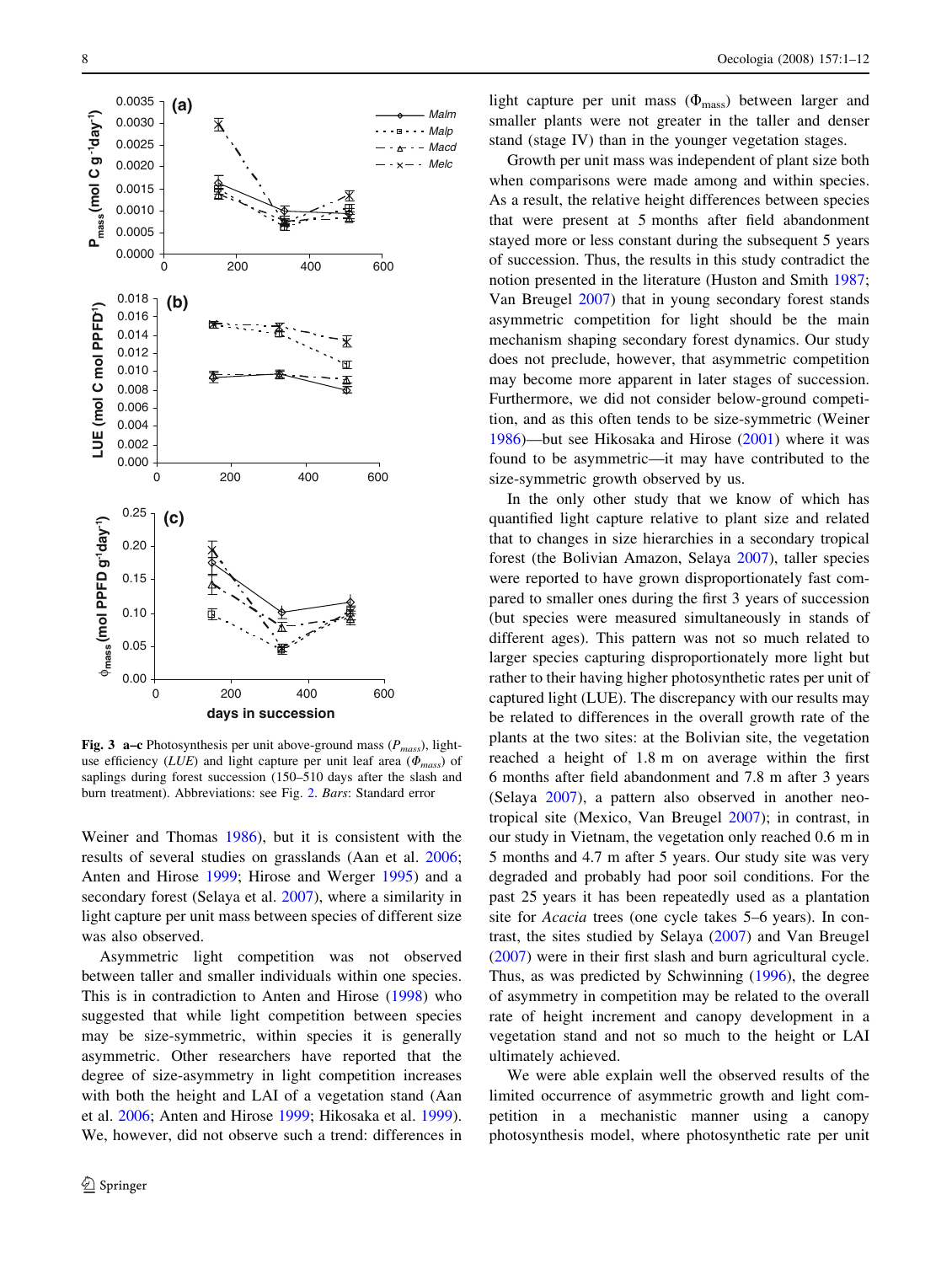| Species                        | $\boldsymbol{n}$ | Quantum yield<br>$\mu$ mol C<br>$PPFD^{-1}$ | SЕ       | Light compensation<br>point (PPFD) | SE. | Dark respiration<br>(µmol m <sup>-2</sup> s <sup>-1</sup> ) | SE. | $P_{\text{max}}$<br>(µmol<br>$\rm m^{-2}$ s <sup>-1</sup> ) | SЕ | <b>PNUE</b><br>$\mu$ mol C<br>mmol $N^{-1}$ s <sup>-1</sup> ) | <b>SE</b> |
|--------------------------------|------------------|---------------------------------------------|----------|------------------------------------|-----|-------------------------------------------------------------|-----|-------------------------------------------------------------|----|---------------------------------------------------------------|-----------|
| <i>Mallotus</i><br>microcarpus |                  | $15-23$ 0.03 a                              |          | $0.00 \; 46.0 \; a$                |     | 8.4 1.0 a                                                   |     | $0.2 \quad 12.8 \text{ a}$                                  |    | $1.3 \quad 0.125 \text{ a}$                                   | 0.011     |
| M. paniculatus $15-28$ 0.03 a  |                  |                                             | $0.00\,$ | 7.4 b                              |     | $2.0 \t 0.2 b$                                              | 0.1 | 8.6 a                                                       |    | $0.7 \quad 0.104 \text{ a}$                                   | 0.007     |
| Macaranga<br>denticulata       |                  | $16-17$ 0.04 a                              |          | $0.00\;15.5\;b.c$                  |     | 3.5 $0.5c$                                                  | 0.1 | 9.8 a                                                       |    | 1.4 $0.122$ a                                                 | 0.014     |
| Melastoma<br>candidum          |                  | $10-16$ 0.04 a                              |          | $0.00\ 22.5\ c$                    |     | 2.9 0.4 b,c                                                 |     | $0.0 \t10.8 a$                                              |    | 1.1 $0.138a$                                                  | 0.009     |

<span id="page-8-0"></span>Table 3 Photosynthetic characteristics of pioneer species: quantum yield, light compensation point, dark respiration, maximum photosynthetic rate and photosynthetic N use efficiency

Values are means

Means followed by different letters are significantly different for species-effect (ANOVA) (Bonferroni post hoc test,  $P < 0.05$ )

n, Sample size; SE, standard error of the mean;  $P_{\text{max}}$ , maximum photosynthetic rate; PNUE, photosynthetic N use efficiency; PPFD, photosynthetic photon flux density



Fig. 4 a–c  $P_{\text{mass}}$ , LUE and  $\Phi_{\text{mass}}$  of pioneer species in stage IV. Abbreviations: see Fig. [2](#page-5-0). Bars: standard error

mass was used as a proxy for size-dependent growth. The relative growth rate that was observed in the field was strongly correlated with the calculated photosynthetic rates per unit mass for species ( $r^2 = 0.87$ ). Photosynthetic rate per unit of mass in turn was analysed as the product of light capture per unit mass, which is mainly determined by morphological plant traits, and LUE, which is largely associated with physiological characteristics of plants (Anten and Hirose [2003\)](#page-10-0). In general, taller plants captured slightly more light per unit leaf area (but not in vegetation stage IV), but due to species differences in LAR, light capture per unit mass, i.e. light-capturing efficiency, was similar for taller and smaller species and within species for taller and smaller individuals. Overall, Melastoma candidum had the highest LUE, but other species were similar to each other. In terms of the leaf physiological traits that determine LUE, species mainly differed with respect to dark respiration and the associated light compensation point. Due to the relatively small differences in LUE and light capture per unit mass, differences in photosynthetic rates per unit mass between species were also small. This was reflected in the stable size hierarchy of the saplings in the field.

## Pioneer species differed strongly in functional traits

Pioneers are usually grouped together as one functional group and compared with other functional groups with respect to light requirements (Chazdon [1992](#page-10-0); King [1994](#page-10-0); Kitajima [1994](#page-10-0); Selaya et al. [2007\)](#page-10-0). Implicitly they are therefore assumed to have similar functional traits. This study shows that pioneer species can have quite similar light-capturing efficiencies and photosynthetic rates per unit mass but that they can differ considerably from each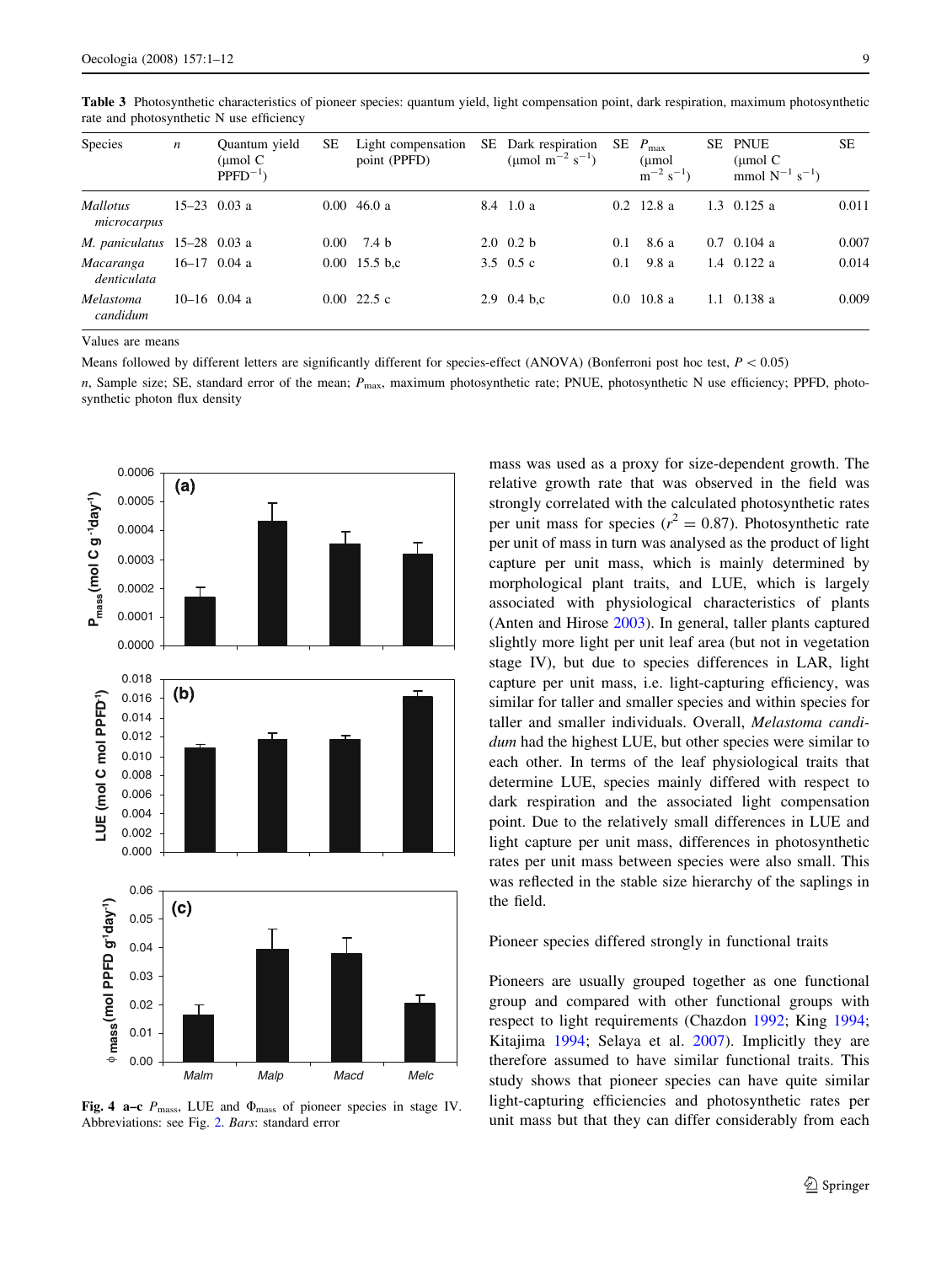<span id="page-9-0"></span>

Fig. 5 Relation between  $\Phi_{\text{mass}}$  and daily light capture per leaf area  $(\Phi_{area})$  and individual plant height in stages III (a, b) and IV (c, d). In **b** and **c** the regression lines indicate a significant relation (**b** *solid line* 

for Malm, broken line for Melc; c dashed line for Malp, broken line for Macd). Abbreviations: see Fig. [2](#page-5-0)

Table 4 Analysis of covariance (ANCOVA) with light capture per unit leaf area and per unit mass, respectively, specific leaf area, leaf mass ratio and leaf area ratio as dependent variables and plant height as covariate

| Stage | Dependent            | Covariate | Slope-effect |           | Height-effect |           | Species-effect |           |
|-------|----------------------|-----------|--------------|-----------|---------------|-----------|----------------|-----------|
|       |                      |           | $F$ value    | $P$ value | $F$ value     | $P$ value | $F$ value      | $P$ value |
| Ш     | $\Phi_{\text{area}}$ | Height    | 0.227        | <b>NS</b> | 4.871         | 0.027     | 0.746          | <b>NS</b> |
|       | $\Phi_{\text{mass}}$ | Height    | 1.014        | <b>NS</b> | 2.340         | NS.       | 3.015          | 0.035     |
|       | <b>SLA</b>           | Height    | 26.092       | 0.000     | 25.024        | 0.000     | 55.511         | NA        |
|       | <b>LMR</b>           | Height    | 2.102        | NS        | 4.892         | 0.029     | 3.565          | 0.017     |
|       | LAR                  | Height    | 0.374        | <b>NS</b> | 0.314         | <b>NS</b> | 0.177          | <b>NS</b> |
| IV    | $\Phi_{\text{area}}$ | Height    | 2.701        | <b>NS</b> | 0.086         | <b>NS</b> | 0.639          | <b>NS</b> |
|       | $\Phi_{\rm mass}$    | Height    | 1.932        | <b>NS</b> | 9.021         | 0.004     | 5.702          | 0.002     |
|       | <b>SLA</b>           | Height    | 1.622        | <b>NS</b> | 19.496        | 0.000     | 1.721          | <b>NS</b> |
|       | <b>LMR</b>           | Height    | 16.094       | 0.000     | 57.590        | 0.000     | 14.760         | <b>NA</b> |
|       | LAR                  | Height    | 11.781       | 0.000     | 68.344        | 0.000     | 10.702         | NA        |

NS indicates a P value greater than 0.05

NA, Non-applicable;  $\Phi_{\text{mass}}$ , light capture per mass. For the other abbreviations, see footnotes to Table [2](#page-6-0)

other when it comes to morphology and physiology, even when congeneric species are compared. The differences between the two *Mallotus* species were considerable. Mallotus paniculatus initially had an almost twofold lower SLA than *M. microcarpus*, but its SLA increased in time while that of the other species remained constant. Mallotus microcarpus and M. paniculatus also exhibited the highest and the lowest values, respectively, for light compensation point, dark respiration and  $P_{\text{max}}$ . The dark respiration and associated light compensation point differed at least fourfold between them.

Melastoma candidum showed the highest RGR, and it could also keep up very well with vegetation height in the sapling stage. Since it is a shrub, its inherent architecture inhibits it from growing tall  $(55 \text{ m})$ , but it was able to persist at least in the first 5 years of succession. Melastoma candidum produced many branches that were all directed upwards, and its leaves were placed at the growing tips of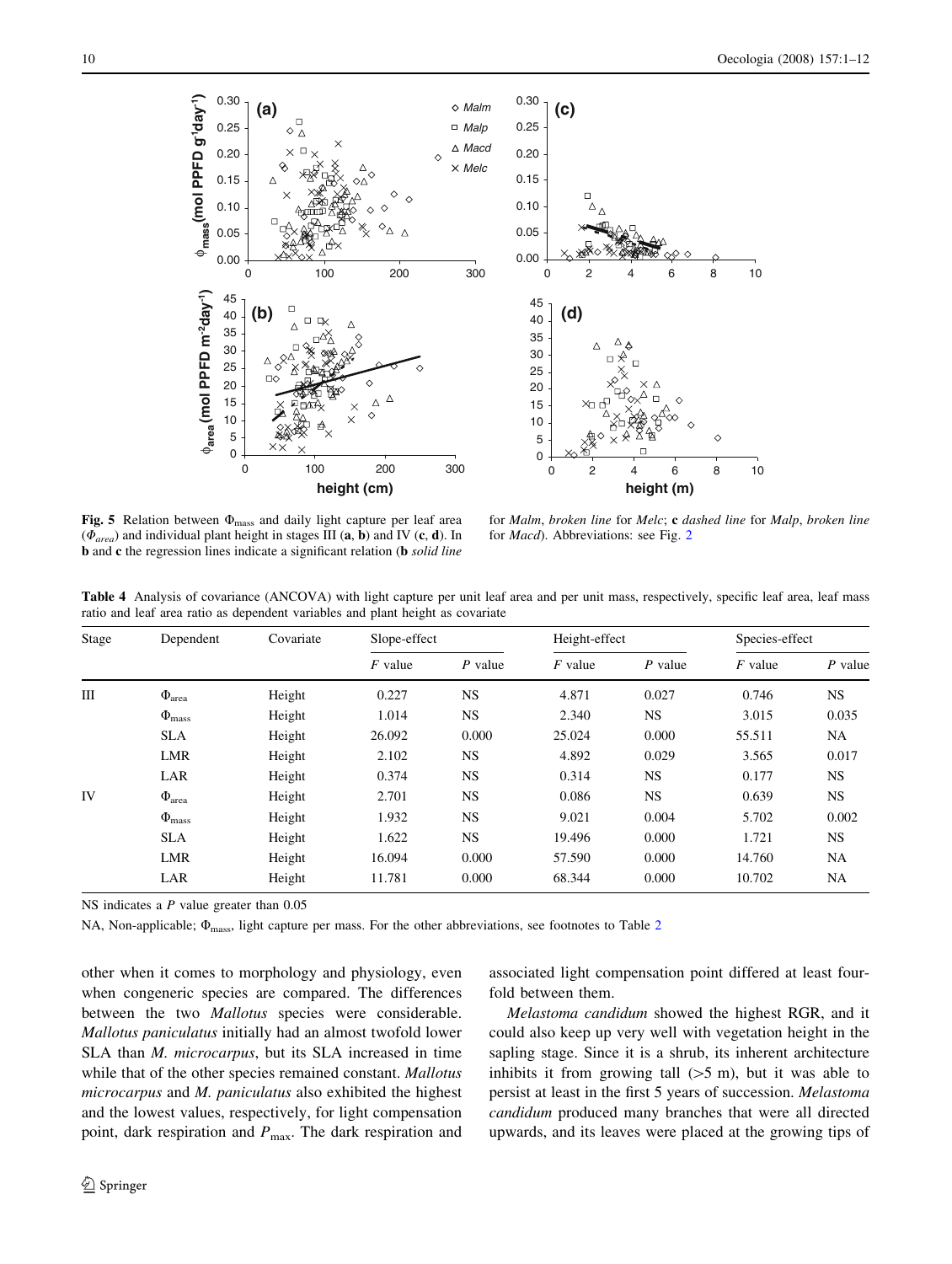<span id="page-10-0"></span>these branches (also found by Davies and Semui 2006) in the most illuminated layer of the crown, thereby increasing light capture per unit leaf area. More than 70% of the leaves were placed horizontally, which is also favourable for light capture (Hikosaka and Hirose 1997). Macaranga denticulata, on the contrary, hardly produced branches in vegetation stages I–III, and in stage IV also, branch mass was low compared to that of the other species (results not shown). However, it did produce long petioles, thereby placing the leaves in lighter environments in order to increase light capture per unit leaf area (although this petiole trait is not incorporated in our model). The same phenomenon was observed for its congener Macaranga gigantea (Yamada et al. [2000](#page-11-0)).

Acknowledgements We would like to thank the staff of Tropenbos International Vietnam for their practical and logistic assistance during the fieldwork and the staff of Bach Ma National Park and the people of Khe Tre village for allowing us to work in the buffer zone of the park. We are also indebted to Dr. Robert Pearcy, Dr. Pieter Zuidema and two anonymous reviewers for their constructive comments on a previous version of this paper. This work was supported by grant W84-577 from WOTRO, the Netherlands. Our experiments comply with the laws in Vietnam and the Netherlands.

Open Access This article is distributed under the terms of the Creative Commons Attribution Noncommercial License which permits any noncommercial use, distribution, and reproduction in any medium, provided the original author(s) and source are credited.

#### **References**

- Aan A, Hallik LEA, Kull O (2006) Photon flux partitioning among species along a productivity gradient of an herbaceous plant community. J Ecol 94:1143–1155
- Aide TM, Zimmerman JK, Herrera L, Rosario M, Serrano M (1995) Forest recovery in abandoned tropical pastures in Puerto Rico. For Ecol Manag 77:77–86
- Anten NPR (1997) Modelling canopy photosynthesis using parameters determined from simple non-destructive measurements. Ecol Res 12:77–88
- Anten NPR, Hirose T (1998) Biomass allocation and light partitioning among dominant and subordinate individuals in Xanthium canadense stands. Ann Bot 82:665–673
- Anten NPR, Hirose T (1999) Interspecific differences in aboveground growth patterns result in spatial and temporal partitioning of light among species in a tall-grass meadow. J Ecol 87: 583–597
- Anten NPR, Hirose T (2003) Shoot structure, leaf physiology, and daily carbon gain of plant species in a tallgrass meadow. Ecology 84:955–968
- Bakker JP, Olff H, Willems JH, Zobel M (1996) Why do we need permanent plots in the study of long-term vegetation dynamics? J Veg Sci 7:147–156
- Chazdon RL (1992) Photosynthetic plasticity of two rain forest shrubs across natural gap transects. Oecologia 92:586–595
- Davies SJ, Semui H (2006) Competitive dominance in a secondary successional rain-forest community in Borneo. J Trop Ecol 22: 53–64
- De Pury DGG, Farquhar GD (1997) Simple scaling of photosynthesis from leaves to canopies without the errors of big-leaf models. Plant Cell Environ 20:537–557
- Denslow JS (1987) Tropical rainforest gaps and tree species diversity. Annu Rev Ecol Syst 18:431–451
- Ellsworth DS, Reich PB (1996) Photosynthesis and leaf nitrogen in five Amazonian tree species during early secondary succession. Ecology 77:581–594
- Finegan B (1984) Forest succession. Nature 312:109–114
- Ford ED (1975) Competition and stand structure in some even-aged plant monocultures. J Ecol 63:311–333
- Gates DM (1980) Biophysical ecology. Springer, New York
- Goudriaan J (1977) Crop micrometerology: a simulation study. Wageningen, the Netherlands
- Goudriaan J (1988) The bare bones of leaf-angle distribution in radiation models for canopy photosynthesis and energy exchange. Agric For Meteorol 43:155–169
- Hikosaka K, Hirose T (1997) Leaf angle as a strategy for light competition: optimal and evolutionarily stable light-extinction coefficient within a leaf canopy. Ecoscience 4:501–507
- Hikosaka K, Hirose T (2001) Nitrogen uptake and use by competing individuals in a Xanthium canadense stand. Oecologia 126: 174–181
- Hikosaka K, Sudoh S, Hirose T (1999) Light acquisition and use by individuals competing in a dense stand of an annual herb, Xanthium canadense. Oecologia 118:388–396
- Hiremath AJ (2000) Photosynthetic nutrient-use efficiency in three fast-growing tropical trees with differing leaf longevities. Tree Physiol 20:937–944
- Hirose T, Werger MJA (1987) Maximizing daily canopy photosynthesis with respect to the leaf nitrogen allocation pattern in the canopy. Oecologia 72:520–526
- Hirose T, Werger MJA (1995) Canopy structure and photon flux partitioning among species in a herbaceous plant community. Ecology 76:466–474
- Hirose T, Ackerly DD, Traw MB, Ramseier D, Bazzaz FA (1997)  $CO<sub>2</sub>$  elevation, canopy photosynthesis, and optimal leaf area index. Ecology 78:2339–2350
- Hirsch P (1997) Deforestation in southeast Asia. Geodate 10:5–8
- Huston M, Smith T (1987) Plant succession: life history and competition. Am Nat 130:168–198
- Johnson IR, Thornley JHM (1984) A model of instantaneous and daily canopy photosynthesis. J Theor Biol 107:531–545
- King DA (1994) Influence of light level on the growth and morphology of saplings in a Panamanian forest. Am J Bot 81:948–957
- Kitajima K (1994) Relative importance of photosynthetic traits and allocation patterns as correlates of seedling shade tolerance of 13 tropical trees. Oecologia 98:419–428
- Orians GH, Pfeiffer EW (1970) Ecological effects of the war in Vietnam. Science 168:544–554
- Peña-Claros M (2003) Changes in forest structure and species composition during secondary forest succession in the Bolivian Amazon. Biotropica 35:450–461
- Schwinning S (1996) Decomposition analysis of competitive symmetry and size structure dynamics. Ann Bot 77:47–58
- Schwinning S, Weiner J (1998) Mechanisms determining the degree of size asymmetry in competition among plants. Oecologia 113:447–455
- Selaya NG (2007) Sprinting, climbing and persisting: light interception and carbon gain in a secondary tropical forest succession. PhD thesis. Utrecht University, Utrecht
- Selaya NG, Anten NPR, Mathies M, Oomen RJ, Werger MJA (2007) Aboveground biomass investments and light interception of tropical forest trees and lianas early in succession. Ann Bot 99:141–151